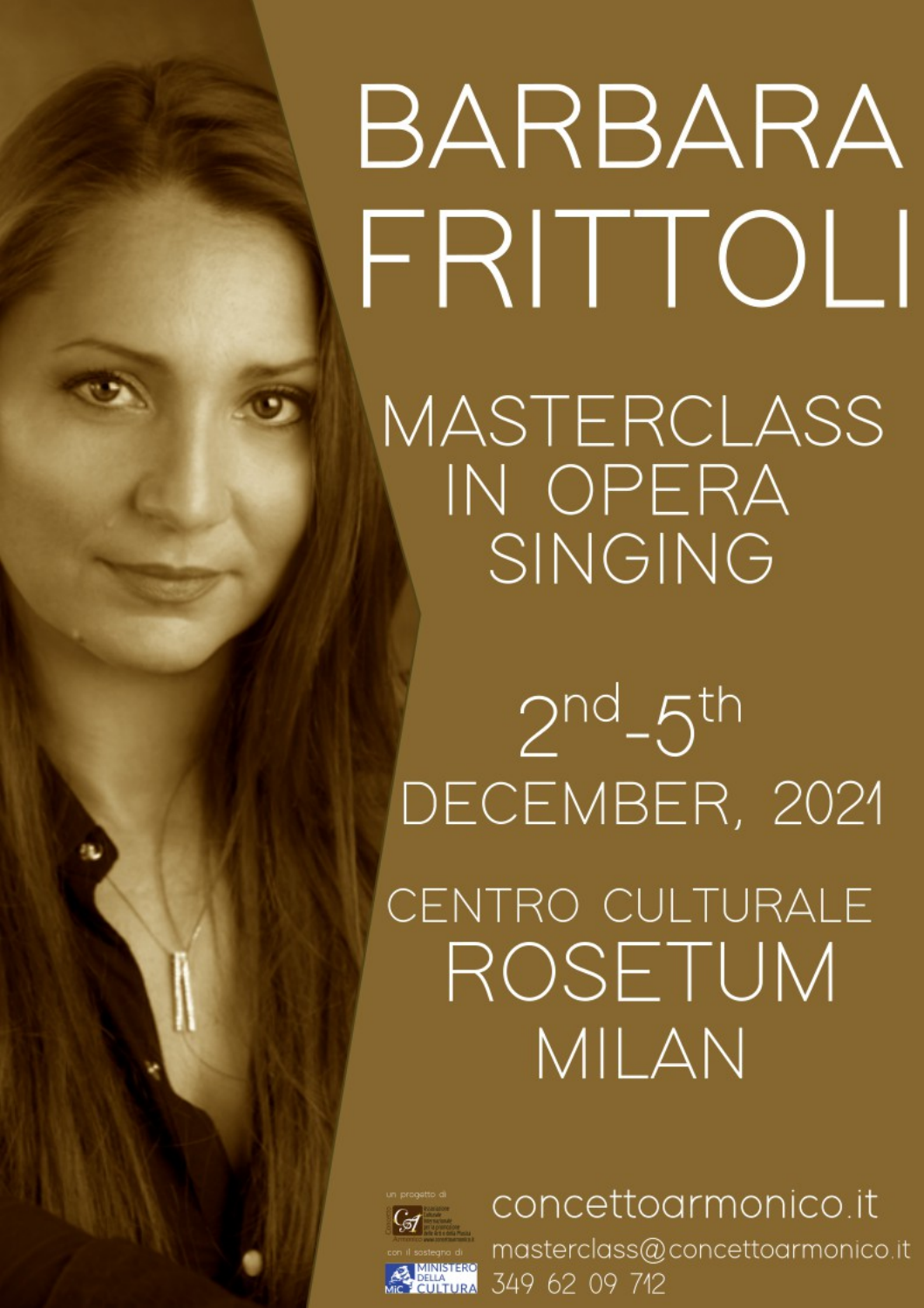# MASTERCLASS REGULATIONS

\* \* \*

#### Art. 1 - Master class - venue - lessons.

Concetto Armonico cultural associaton organizes a masterclass in opera singing held by soprano Barbara Frittoli (2, 3, 4, 5 December 2021) at Centro Culturale Rosetum in Milan. The masterclass will be accompanied by Maestro Marcos Madrigal on the piano.

#### Art. 2 - Admission: age limits and enrolment.

Singers of any nationality are admitted to participate at the lessons. The age limit for participation in the masterclass is 35 years old. A maximum of 10 students and 15 auditors may participate in the masterclass. To enrol in the masterclass, candidates must send the required documentation by 20 November 2021 to: [masterclass@concettoarmonico.it](mailto:masterclass@concettoarmonico.it)

#### Documentation required for enrolment

1. duly completed and signed application form (downloadable from www.concettoarmonico.it) 2. short Curriculum Vitae (in .doc/.rtf/.pdf format); 3. copy of identity document (in .jpeg/.gif/.png format)

4. copy of the payment of the registration fee.

#### Art. 3 - Fee and method of payment for students.

The participation fee for the masterclass is  $\epsilon$  280,00 (two hundred and eighty/00 Euros), including a membership card as Sympathizing members of Concetto Armonico of € 25,00 (twenty-five/00 Euros). The membership card is valid for one year. Those who are already in possession of a membership card valid until 5 December 2021 shall pay the fee of  $\epsilon$  255.00 (two hundred and fifty-five/00 Euros). Before paying the fee, the student must check the availability of places.

The details for the payment of the fee are:

#### CONCETTO ARMONICO - CULTURAL ASSOCIATION BCC CENTROVENETO, Branch of Vicenza IBAN: IT60 O085 9011 8000 0008 1026 140 BIC: CCRTIT2TBCV Causale: NAME SURNAME inscription masterclass of

## Barbara Frittoli - Milan

NB: Please indicate the name and surname of the person registering.

This fee will not be refundable in case of cancellation of the participant, without justified reason (medical certificate, contract).

#### Art. 4 - Auditors.

15 auditors are admitted. The attendance fee for auditors is  $£70,00$  (seventy/00 Euro), including the membership card. Those who already have a Concetto Armonico membership card valid until 5 December 2021 must pay  $\epsilon$  45.00 (forty-five/00 Euros). In order to enrol, auditors must send the required material, as described in article 2, by 20th November 2021 to [masterclass@concettoarmonico.it,](mailto:masterclass@concettoarmonico.it) complete the

attendance fee (at the time of enrolment) and send the receipt of payment, under penalty of exclusion from the project. Auditors will be able to discreetly partecipate in the masterclass by asking questions to the Maestro when allowed.

#### Art. 5 - Attendance.

The timetable of the masterclass and the relative breaks will be agreed upon by the teacher together with the enrolled students. Students (active and auditors) will be obliged to attend at least 80% of the total lesson hours. If the student does not attend 80% of the total hours, he/she will not receive the final certificate.

#### Art. 6 - Cancellation.

The organisation reserves the right to cancel the masterclass if the number of participants is insufficient or if causes beyond its control prevent it from taking place. In these cases, the participants will be refunded the participation fee for the masterclass.

#### Art. 7 - Final concert.

Students who are ready to perform in public (the teacher and the artistic direction will carefully evaluate the student's level of preparation) will take part in the final concert on 5 December (afternoon) at the Rosetum Cultural Centre. Students participating in the concert will not receive any remuneration or reimbursement of expenses for their performance. Students must ensure their presence at the concert, without exception. A certificate of participation will be handed out to all students (students and auditors) at the end of the final concert.

#### Art. 8 - Filming of images, audio and video.

By enrolling, the participant in the masterclass gives his or her consent to the filming and radio and television broadcasts, to the filming of images as well as audio and video tapes made during the lessons, rehearsals, concerts and performances, carried out by the organiser itself or by persons or institutions appointed to do so. In particular, the participant assigns to the organiser all rights to image, sound and video recordings for any use in connection with the event. The organisation reserves the right to use images, sound and video recordings for promotion in relation to this event or future events or to publish the sound and video recordings for demonstration and promotional purposes.

#### Art. 9 - Final conclusions

The organisers decline any responsibility for risks and damages of any kind to persons, things or other that may be caused to the students during the lessons. Enrolment in the masterclass implies unconditional acceptance of these admission regulations. The Italian version of this notice applies.